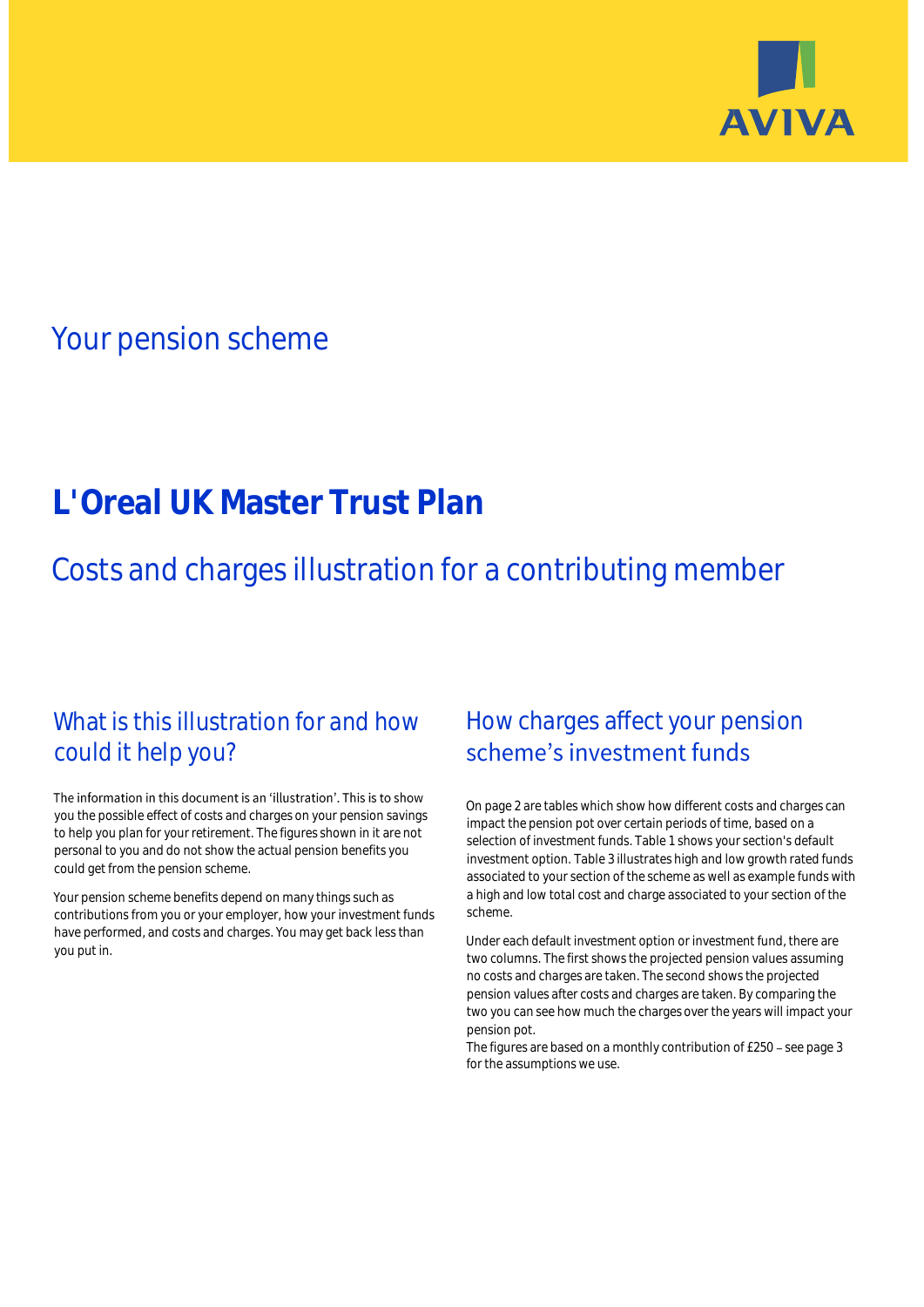| Illustration of effect of costs and charges on the Default Investment Option in<br><b>L'Oreal UK Master Trust Plan</b> |                                                                           |                                    |  |  |  |  |  |
|------------------------------------------------------------------------------------------------------------------------|---------------------------------------------------------------------------|------------------------------------|--|--|--|--|--|
|                                                                                                                        | L'Oreal - Target Cash Lump Sum Strategy                                   |                                    |  |  |  |  |  |
|                                                                                                                        | Assumed growth rate 3.4% (p.a.)<br>Assumed costs and charges 0.46% (p.a.) |                                    |  |  |  |  |  |
|                                                                                                                        |                                                                           |                                    |  |  |  |  |  |
| At end of year                                                                                                         | Projected value assuming no                                               | <b>Projected value after costs</b> |  |  |  |  |  |
|                                                                                                                        | costs and charges are taken                                               | and charges are taken              |  |  |  |  |  |
| $\mathbf{1}$                                                                                                           | £2,980                                                                    | £2,980                             |  |  |  |  |  |
| $\overline{2}$                                                                                                         | £6,000                                                                    | £5,970                             |  |  |  |  |  |
| 3                                                                                                                      | £9,050                                                                    | £8,990                             |  |  |  |  |  |
| 4                                                                                                                      | £12,100                                                                   | £12,000                            |  |  |  |  |  |
| 5                                                                                                                      | £15,200                                                                   | £15,100                            |  |  |  |  |  |
| 10                                                                                                                     | £31,300                                                                   | £30,600                            |  |  |  |  |  |
| 15                                                                                                                     | £48,300                                                                   | £46,700                            |  |  |  |  |  |
| 20                                                                                                                     | £66,200                                                                   | £63,300                            |  |  |  |  |  |
| 25                                                                                                                     | £85,000                                                                   | £80,500                            |  |  |  |  |  |
| 30                                                                                                                     | £105,000                                                                  | £98,200                            |  |  |  |  |  |
| 35                                                                                                                     | £126,000                                                                  | £116,000                           |  |  |  |  |  |
| 40                                                                                                                     | £148,000                                                                  | £135,000                           |  |  |  |  |  |
| 45                                                                                                                     | £171,000                                                                  | £154,000                           |  |  |  |  |  |
| 50                                                                                                                     | £189,000                                                                  | £168,000                           |  |  |  |  |  |

### **Table 2**

| List of Funds included in the Default Investment Option |                       |                    |  |  |
|---------------------------------------------------------|-----------------------|--------------------|--|--|
| <b>Fund name</b>                                        | <b>Total Cost and</b> | <b>Growth Rate</b> |  |  |
|                                                         | Charge (p.a.)         | (p.a.)             |  |  |
| Av L'Oreal Diversified Blend-FPLORDBP                   | 0.63%                 | 3.60%              |  |  |
| Av My Future Cash Lump Sum-FPMFCLSP                     | 0.41%                 | 1.50%              |  |  |
| <b>Av L'Oreal Growth Blend-FPLORGBP</b>                 | 0.42%                 | 3.60%              |  |  |
|                                                         |                       |                    |  |  |
|                                                         |                       |                    |  |  |
|                                                         |                       |                    |  |  |
|                                                         |                       |                    |  |  |
|                                                         |                       |                    |  |  |
|                                                         |                       |                    |  |  |
|                                                         |                       |                    |  |  |

#### **Aviva Life & Pensions UK Limited.**

Registered in England No. 3253947. Registered office: Aviva, Wellington Row, York, YO90 1WR. Authorised by the Prudential Regulation Authority and regulated by the Financial Conduct Authority and the Prudential Regulation Authority. Firm Reference Number 185896. **aviva.co.uk** TEMP GFI NG071309 09/2018